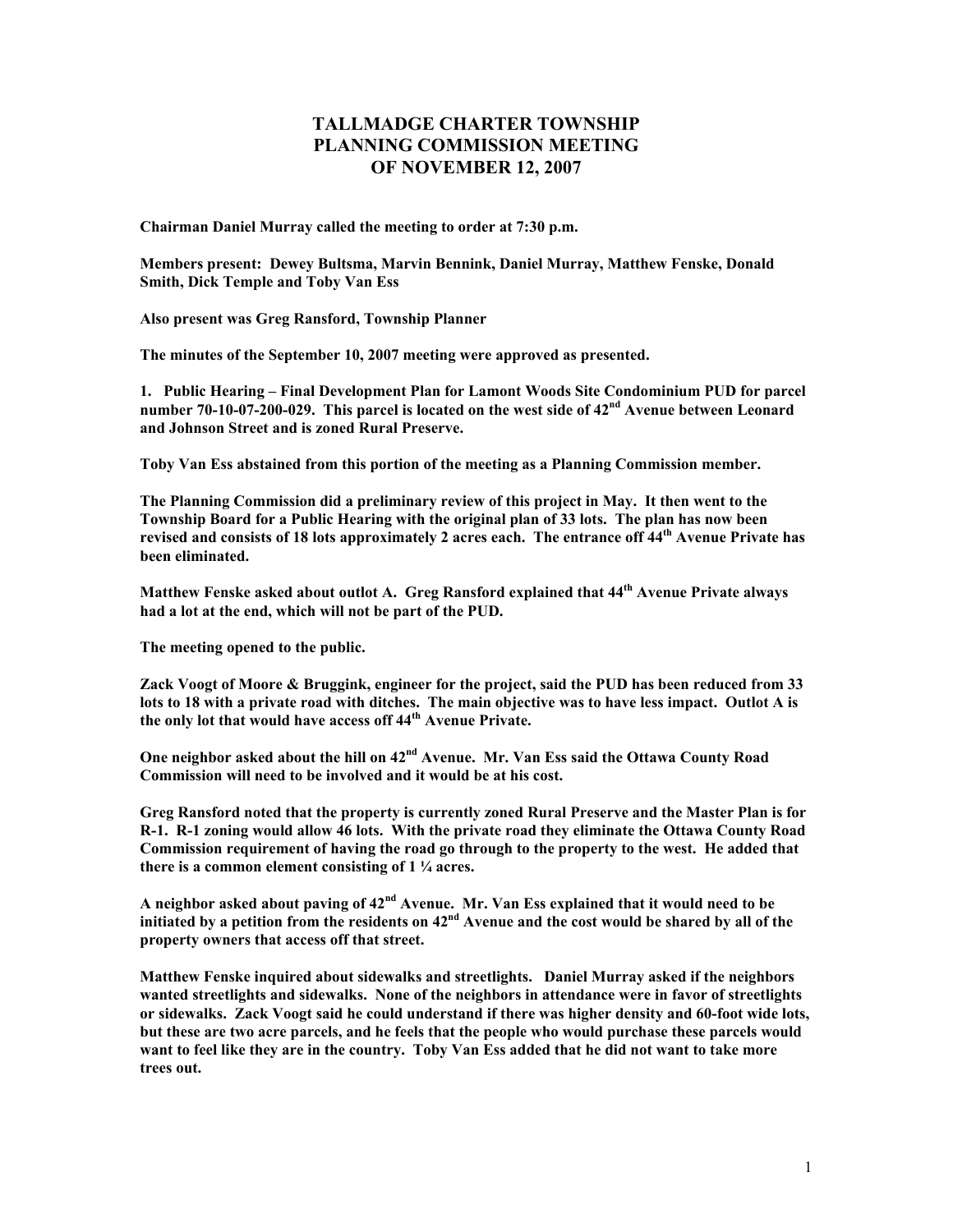**Donald Smith said he was not satisfied with the proposed leaching system for drainage. He feels it needs to be hard piped into a retention area. Zack Voogt said the ditch would act as the retention area. He added that he could provide calculations that it would be large enough for capacity and absorb into the sand.** 

**Marvin Bennink asked if the PUD would have a common area. Mr. Ransford replied that it is mentioned in the Zoning Ordinance text, but it is not a requirement. There is a common element on the north side consisting of approximately 1 ¼ acres. Mr. Van Ess said it would be fine to have a park in the PUD, however he would then have to come back with smaller lots. Zack Voogt said that with 2 acres parcels, people would have plenty of room in their own yard, it wouldn't make sense to walk down the road for open space. Daniel Murray added that the Master Plan for this property is R-1 which would allow 1 acre parcels. Greg Ransford noted that the Master Plan gets gradually less dense as it moves away from the village of Lamont, which is very dense.** 

**Matthew Fenske noted that a 2000 square foot accessory building would be allowed on 2 acres. He envisions a PUD as having smaller lots and a common area. If there were 1 acre lots there would be more houses and smaller accessory buildings. He agrees with Mr. Smith about no leaching systems and needing hard pipe. Mr. Van Ess said he was confused and wondered if the Planning Commission really wanted 1 acre lots. Donald Smith said he is okay with the 2 acre design without sidewalks and streetlights, but he feels it does need storm sewer. He said it would protect the people who buy these lots, and he feels the proposed system could have problems within the first five years. Mr. Van Ess said it is not feasible financially to put in the storm sewer system Mr. Smith is suggesting. Donald Smith said he is sure Mr. Voogt could provide calculations, but that would not change his mind, he doesn't want water in the ditches. Mr. Voogt said they would need to remove a lot of trees to put in a retention pond. Greg Ransford said the PUD could have maintenance of the drainage area included in their Maintenance Agreement.** 

**The meeting closed to the public.** 

**Dick Temple moved, Dewey Bultsma supported, motion CARRIED to POSTPONE the request. Donald Smith would like to see a change in the storm water system, possibly with under-drain piping between the leaching system and hard flow piping with a sock cover over the pipe, and piped to a detention/holding pond and flex size of lots or add one to two lots to offset the costs. Ayes: Matthew Fenske, Dewey Bultsma, Marvin Bennink, Donald Smith and Dick Temple. Nays: Daniel Murray.** 

2. Special Use Permit – Richard Temple of 13280 40<sup>th</sup> Avenue is requesting a Special Use Permit for **the excavation of a pond on his property. This parcel number 70-10-07-400-019 is zoned Rural Preserve and is located at the above address.** 

**Dick Temple abstained from this portion of the meeting as a Planning Commission member.** 

**Mr. Temple said the pond would be approximately 1/10 acre in size. Greg Ransford referred to his memo which reviewed the request and said that it meets the requirements of the Zoning Ordinance.** 

**The meeting opened to the public.** 

**A neighbor asked what the requirements were. Mr. Ransford said mainly the slope, safety and groundwater. Mr. Temple said this pond draws on a natural spring.** 

**The meeting closed to the public.** 

**Marvin Bennink was concerned about safety issues with children nearby. Mr. Temple said he went and spoke to the neighbor and he did not have a problem with the pond.**